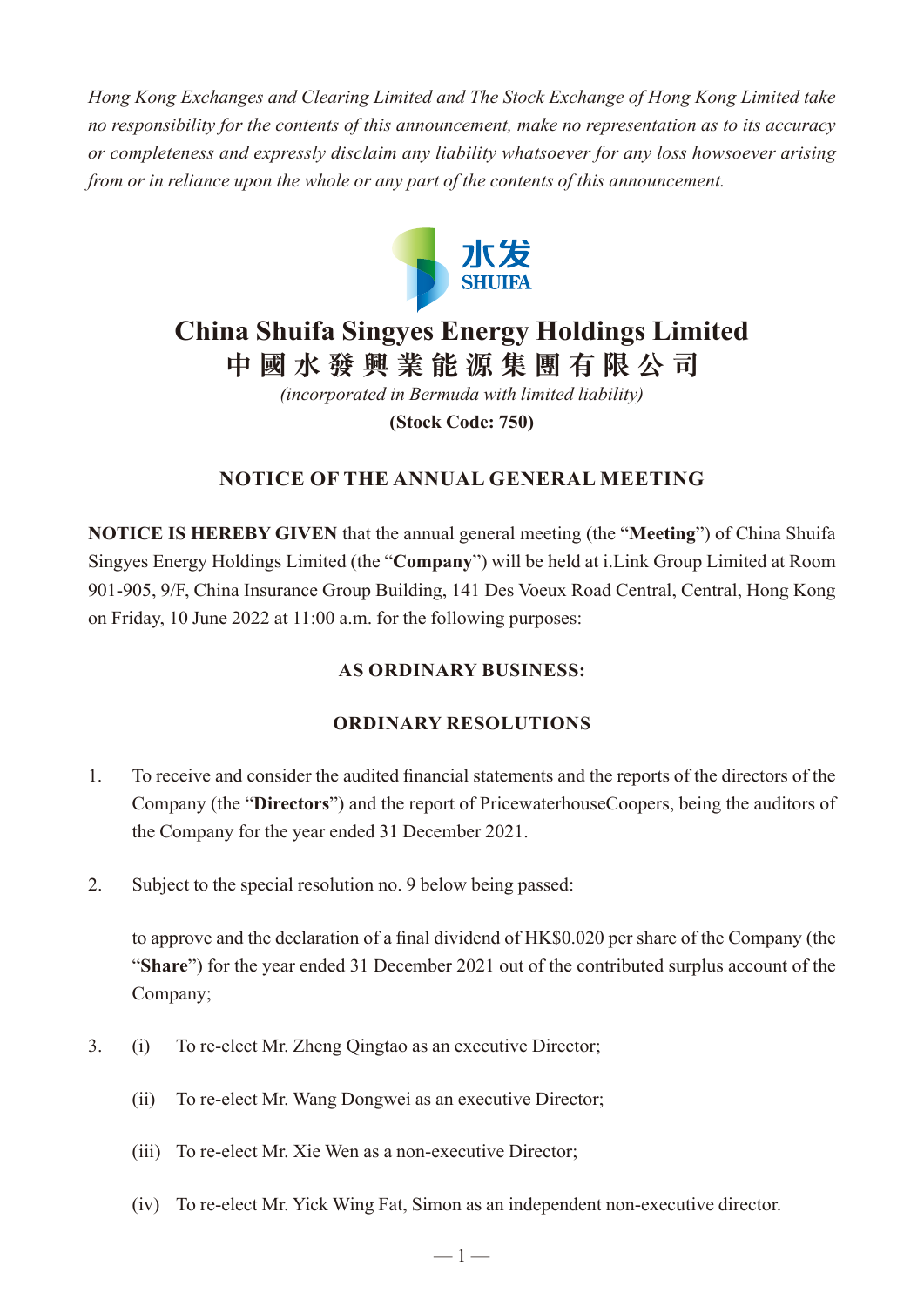- 4. To authorise the board of Directors (the "**Board**") to determine the remuneration of the Directors.
- 5. To re-appoint PricewaterhouseCoopers as the auditors (the "**Auditors**") of the Company for the year ended 31 December 2022 and to authorise the Board to determine the remuneration of the Auditors.

**AS SPECIAL BUSINESS**, to consider and, if thought fit, to pass, with or without amendments, the following Resolution nos. 6, 7 and 8 as Ordinary Resolutions of the Company:

## **ORDINARY RESOLUTIONS**

## 6. "**THAT**:

- (a) subject to paragraph (c) below, the exercise by the Directors during the Relevant Period (as hereinafter defined) of all the powers of the Company to repurchase issued shares of US\$0.01 each in the share capital of the Company (the "**Shares**"), subject to and in accordance with all applicable laws and the requirements of the Rules Governing the Listing of Securities on The Stock Exchange of Hong Kong Limited (the "**Listing Rules**") be and is hereby generally and unconditionally approved;
- (b) the approval in paragraph (a) above shall authorise the Directors on behalf of the Company during the Relevant Period (as hereinafter defined) to procure the Company to repurchase the Shares at a price determined by the Directors;
- (c) the total number of the Shares which are authorised to be repurchased by the Directors pursuant to the approval in paragraph (a) above shall not exceed 10 per cent of the total number of the issued Shares of the Company as at the date of passing of this Resolution, and the said approval shall be limited accordingly; and
- (d) for the purpose of this Resolution, "Relevant Period" means the period from the date of passing of this Resolution until whichever is the earliest of:
	- (i) the conclusion of the next annual general meeting of the Company;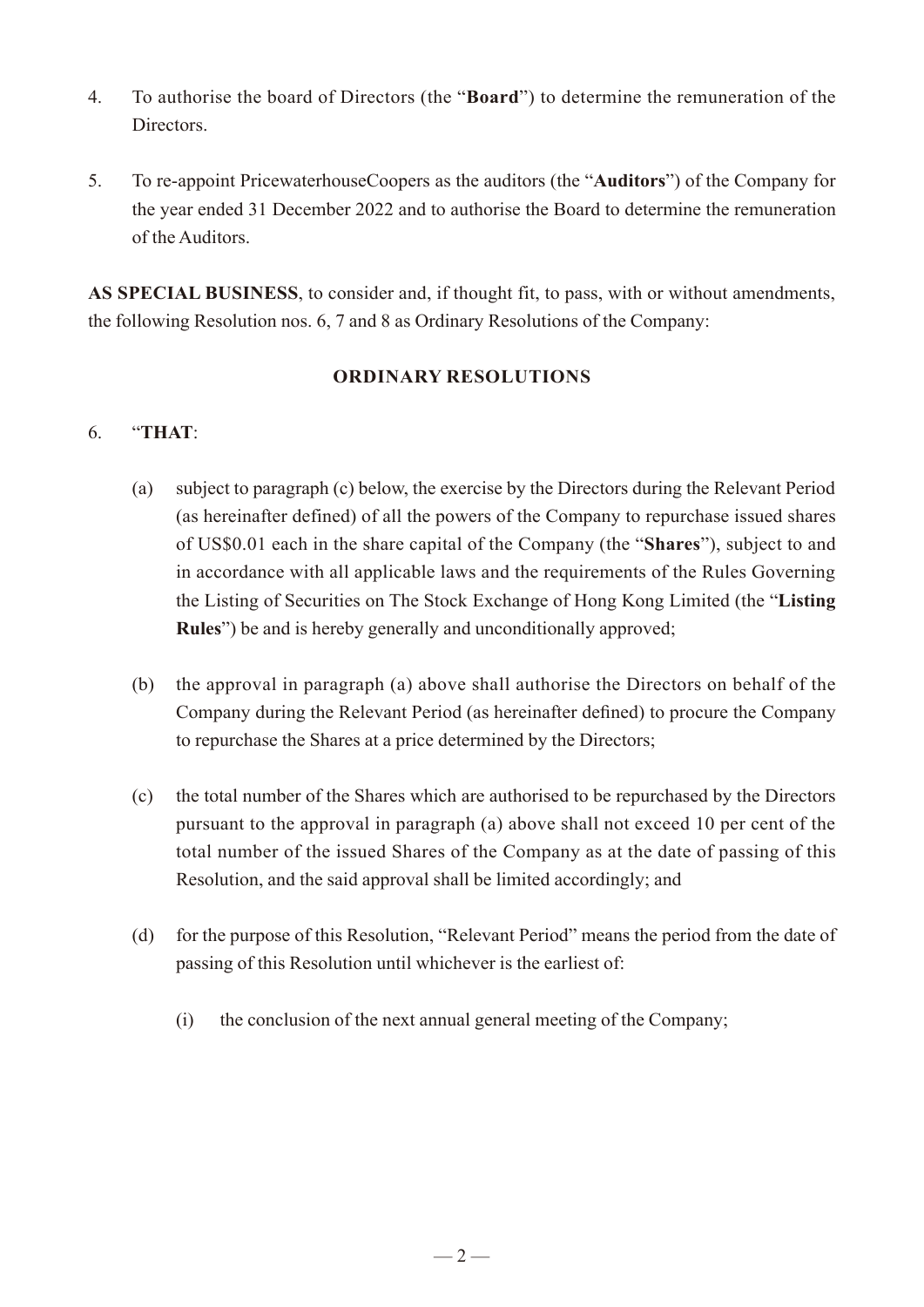- (ii) the expiration of the period within which the next annual general meeting of the Company is required by the bye-laws of the Company (the "**Bye-laws**") or any applicable laws to be held; or
- (iii) the date upon which the authority set out in this Resolution is revoked or varied by way of an ordinary resolution of the shareholders of the Company in general meeting."

## 7. "**THAT**:

- (a) subject to paragraph (c) below, the exercise by the Directors during the Relevant Period (as hereinafter defined) of all the powers of the Company to allot, issue, grant, distribute and deal with additional Shares and to make, issue or grant offers, agreements, options (including bonds, warrants and debentures convertible into Shares) and rights of exchange or conversion which might require the exercise of such powers be and is hereby generally and unconditionally approved;
- (b) the approval in paragraph (a) above shall authorise the Directors on behalf of the Company during the Relevant Period (as hereinafter defined) to make, issue or grant offers, agreements, options (including bonds, warrants and debentures convertible into Shares) and rights of exchange or conversion which would or might require the exercise of such powers after the end of the Relevant Period (as hereinafter defined);
- (c) the total number of the Shares allotted, issued, granted, distributed or otherwise dealt with or agreed conditionally or unconditionally to be allotted, issued, granted, distributed or otherwise dealt with (whether pursuant to an option, a conversion or otherwise) by the Directors pursuant to the approval granted in paragraph (a) above, otherwise than pursuant to (i) a Rights Issue (as hereinafter defined); or (ii) any option scheme or similar arrangement of the Company for the granting or issuance of Shares or rights to acquire Shares; or (iii) the exercise of rights of subscription or conversion under the terms of any warrants issued by the Company or any securities which are convertible into Shares; or (iv) any scrip dividend or similar arrangement providing for the allotment of Shares in lieu of the whole or part of a dividend on Shares in accordance with the Bye-laws from time to time, shall not exceed 20 per cent of the total number of the issued Shares of the Company as at the date of passing of this Resolution, and the said approval shall be limited accordingly; and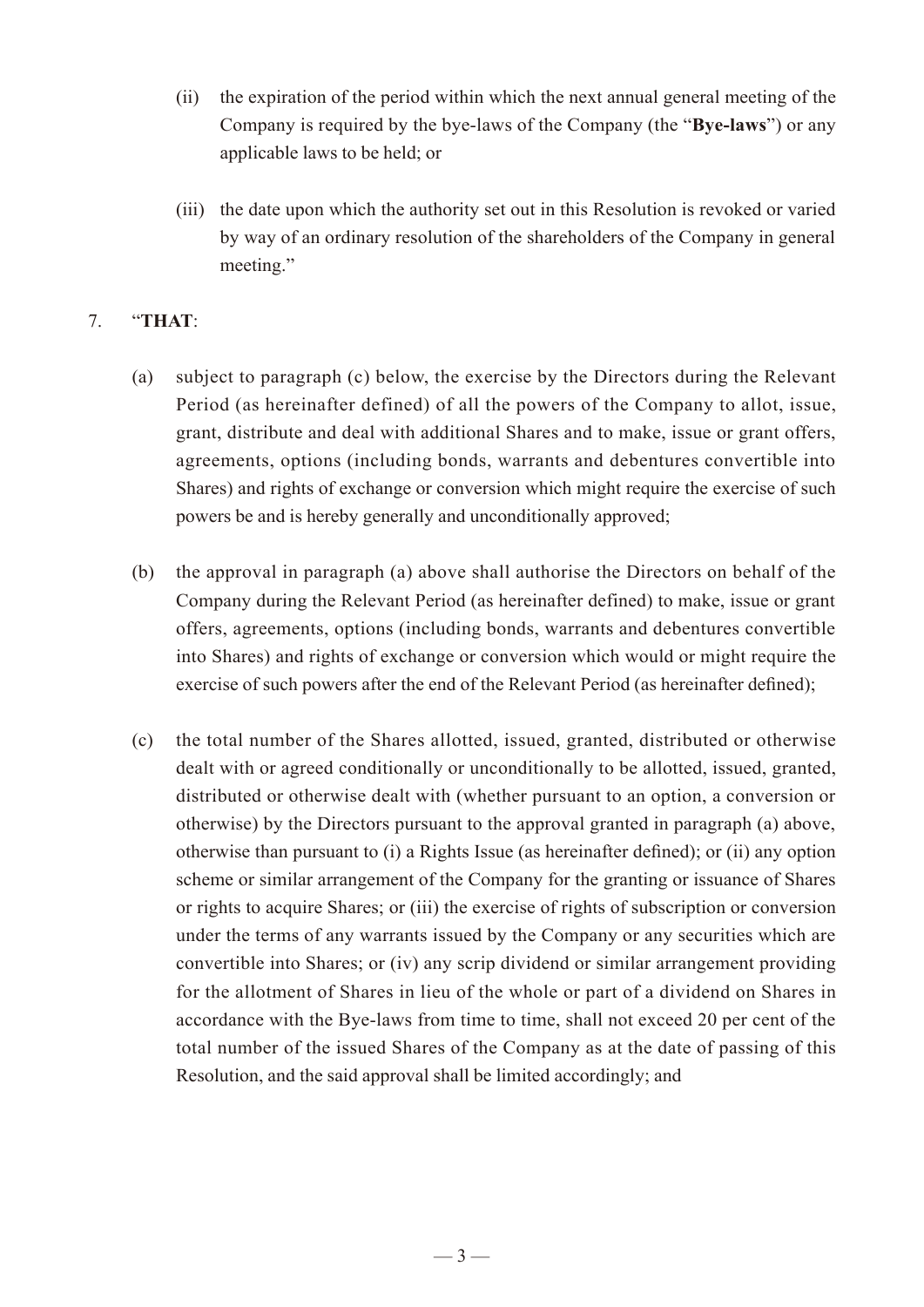(d) for the purposes of this Resolution:

"**Relevant Period**" shall have same meaning as that ascribed to it under the Resolution no. 6 above; and "Right Issue" means an offer of Shares open for a period fixed by the Directors to the holders of Shares on the register on a fixed record date in proportion to their then holdings of such Shares (subject to such exclusions or other arrangements as the Directors may deem necessary or expedient in relation to fractional entitlements or having regard to any restrictions or obligations under the laws of any relevant jurisdiction, or the requirements of any recognised regulatory body or any stock exchange, in any territory outside Hong Kong)."

8. "**THAT** conditional upon the passing of the Resolutions nos. 6 and 7 above, the general mandate granted to the Directors to allot, issue, grant, distribute and deal with additional Shares pursuant to the Resolution no. 7 above be and is hereby extended by the addition thereof of an amount representing the total number of the Shares of the Company repurchased by the Company under the authority granted pursuant to the Resolution no. 7 above, provided that such amount shall not exceed 10 per cent of the total number of the issued Shares of the Company as at the date of passing of this Resolution."

#### **SPECIAL RESOLUTION**

- 9. "**THAT** conditional upon compliance with Section 46(2) of the Companies Act 1981 of Bermuda, and with effect from the business day immediately following the day of passing this resolution:
	- (a) the amount of RMB70,000,000 (equivalent to an amount between approximately US\$10,000,000 and approximately US\$10,938,000) standing to the credit of the share premium account of the Company be cancelled and that the credit arising therefrom be transferred to the contributed surplus account of the Company;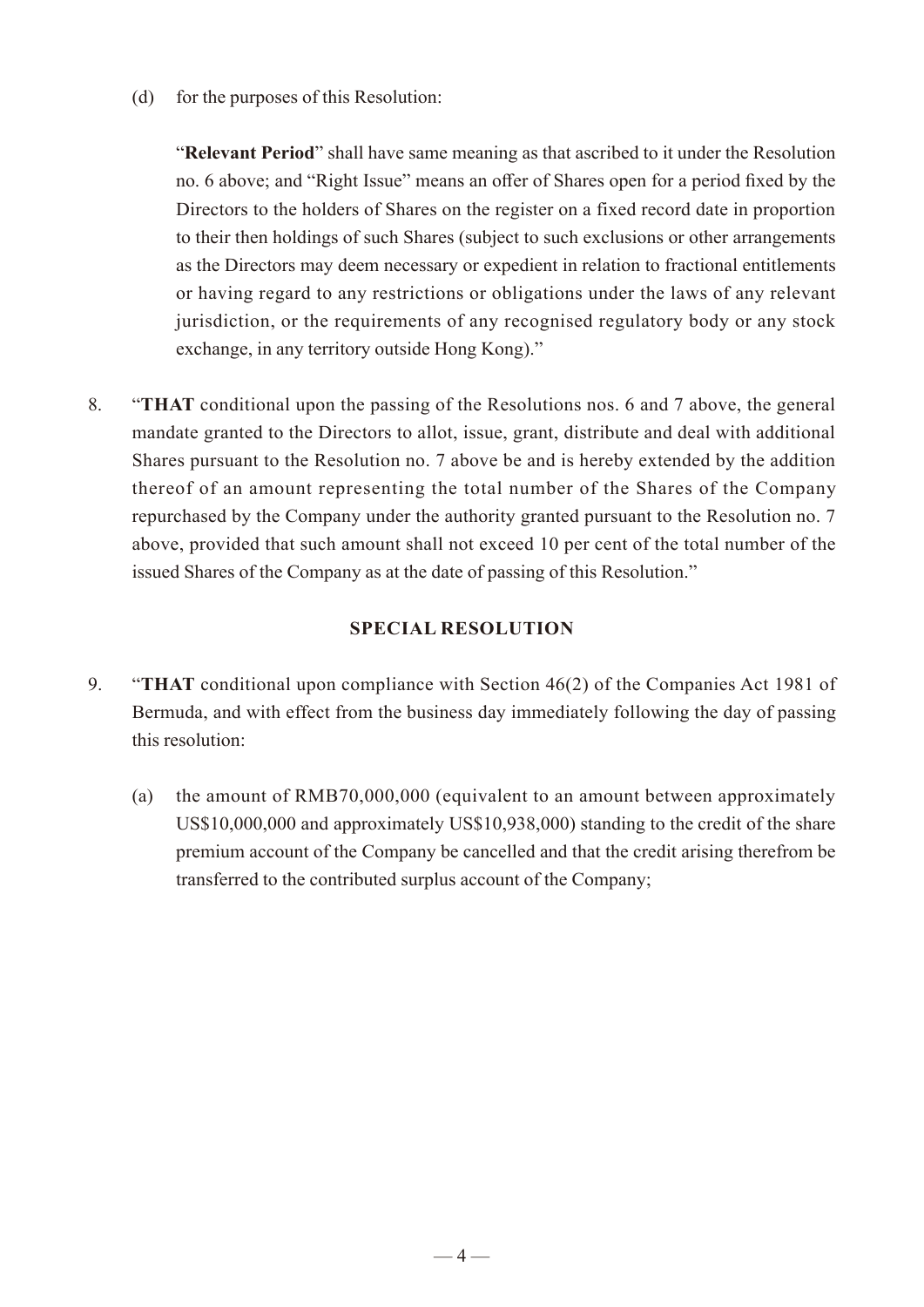(b) the Directors of the Company be and are hereby authorised generally to carry out all acts and things which they may consider appropriate, necessary or desirable to give effect to or to implement the foregoing."

## By Order of the Board of **China Shuifa Singyes Energy Holdings Limited Zheng Qingtao** *Chairman*

#### Hong Kong, 29 April 2022

*Notes:*

- 1. Any Shareholder entitled to attend and vote at a meeting of the Company shall be entitled to appoint another person as his proxy to attend and vote instead of him. A proxy need not be a Shareholder.
- 2. Where there are joint holders of any share any one of such joint holder may vote, either in person or by proxy, in respect of such shares as if he were solely entitled thereto, but if more than one of such joint holders be present at any meeting the vote of the senior who tenders a vote, whether in person or by proxy, shall be accepted to the exclusion of the votes of the other joint holders, and for this purpose seniority shall be determined by the order in which the names stand in the Register in respect of the joint holding.
- 3. The instrument appointing a proxy and (if required by the Board) the power of attorney or other authority (if any) under which it is signed, or a certified copy of such power or authority, shall be delivered to branch share registrar and transfer office of the Company in Hong Kong, Tricor Investor Services Limited at Level 54, Hopewell Centre, 183 Queen's Road East, Hong Kong not less than forty-eight (48) hours before the time appointed for holding the Meeting or adjourned meeting at which the person named in the instrument proposes to vote or, in the case of a poll taken subsequently to the date of a meeting or adjourned meeting, not less than twenty-four (24) hours before the time appointed for the taking of the poll and in default the instrument of proxy shall not be treated as valid.
- 4. With respect to the Resolution no. 2 as set out in this notice, the profiles of Mr. Zheng Qingtao, Mr. Wang Dongwei, Mr. Xie Wen and Mr. Yick Wing Fat, Simon have been set out in a circular (the "**Circular**") of the Company dated 29 April 2022 containing details of the Meeting.
- 5. Pursuant to Rule 13.39(4) of the Listing Rules, any vote of the shareholders at a general meeting must be taken by poll except where the chairman of the general meeting, in good faith, decides to allow a resolution which relates purely to a procedural or administrative matter to be voted on by a show of hands. Therefore, all resolutions proposed at the Meeting shall be voted by poll.